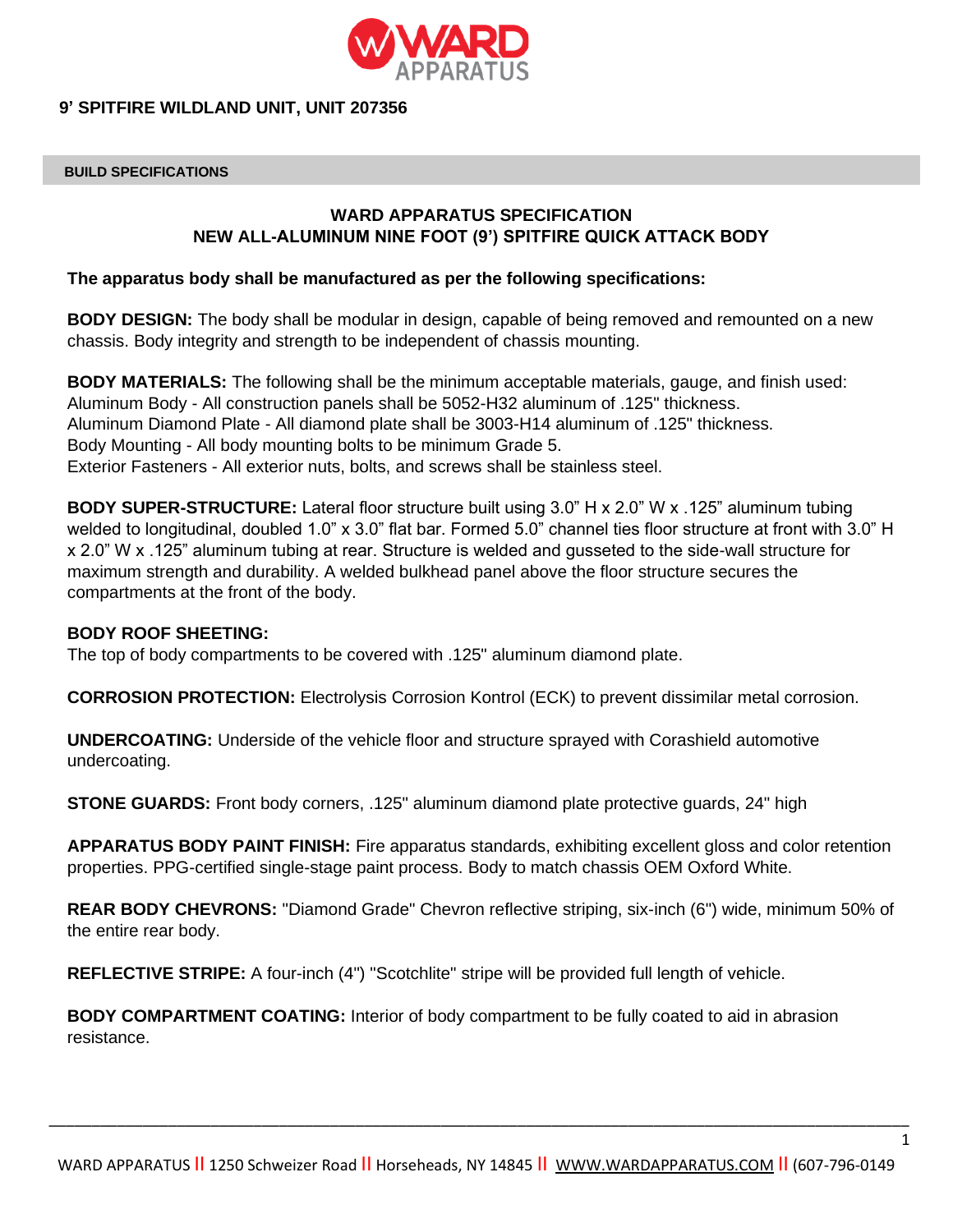

**BODY COMPARTMENT VENTING:** Each compartment below the chassis frame rail shall have a removable louvered vent panel with a replaceable filter.

**ADJUSTABLE SHELF CHANNEL:** Vertically mounted Uni-Strut channel in all exterior compartments for adjustable shelving and trays.

**COMPARTMENT DOORS:** The compartments shall be equipped with flush mounted hinged doors constructed of 3/16" aluminum with <sup>3</sup>/<sub>4</sub>" x 2.5" extruded interior bracing. Doors to have greaseable stainless steel hinges, isolated from body. Vertically hinged doors to be held open approximately 95-degrees via gas spring

Door Latch & Mechanism: D-Ring style door latch with keyed lock. Three-point latching via roller style rod ends and center striker

Weather Resistance: Each compartment opening protected by metal-backed clip-on bulb seal NOTE: Key Lock: Compartment door latches with keyed cylinder lock assembly

# **EXTERIOR COMPARTMENT SPECIFICATIONS:**

# **DRIVER'S SIDE:**

**COMPARTMENT L1:** Measures 54 1/2" H x 35" W x 23" D Three (3) adjustable shelves constructed of 3/16" aluminum with 1.5" lip.

**COMPARTMENT L2:** Measures 30" H x 44" W x 23" D One (1) adjustable shelf constructed of 3/16" aluminum with 1.5" lip

**COMPARTMENT L3**: Measures 54 1/2" H x 30" W x 23" D Three (3) adjustable shelves constructed of 3/16" aluminum with 1.5" lip.

# **OFFICER'S SIDE:**

**COMPARTMENT R1:** Measures 54 1/2" H x 35" W x 23" D Three (3) adjustable shelves constructed of 3/16" aluminum with 1.5" lip.

**COMPARTMENT R2:** Measures 30" H x 44" W x 23" D One (1) adjustable shelf constructed of 3/16" aluminum with 1.5" lip

**COMPARTMENT R3:** Measures 54 1/2" H x 30" W x 23" D Three (3) adjustable shelves constructed of 3/16" aluminum with 1.5" lip.

**REAR BODY SKID/TANK AREA:** Completely open center deck area to measure approximately 107" long x 49" wide x 38" high. Body floor to be reinforced to accommodate the skid/water load intended. Center deck area to be painted job color.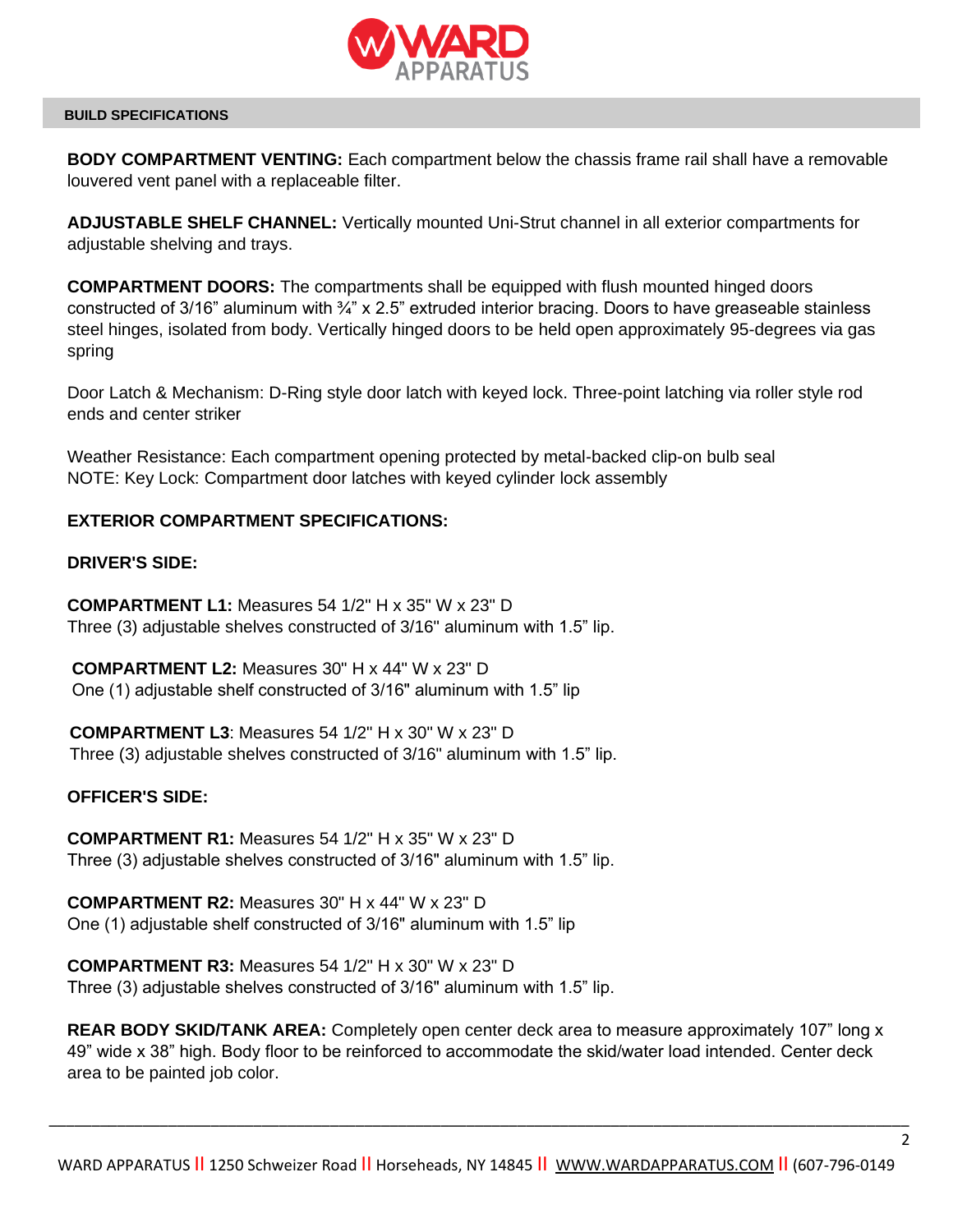

## **SKID MOUNTED C.E.T. HONDA 20HP PUMP & 300 GALLON TANK:**

**POLY WATER TANK CONSTRUCTION:** Constructed of  $1/2$ " thick polypropylene sheet stock, black in color and UV stabilized. Tank to incorporate transverse partitions interlocked with longitudinal partitions for high strength and to allow for maximum water and air flow. Sight gauge 2" in width, and 70% transparent

**FILL TOWER:** 8" round combination vent/overflow and manual fill tower.

**TANK CAPACITY:** Capacity of 300 U.S. gallons of water with a 10-gallon integrated foam cell.

**SUMP:** To be integral to the tank floor and be a minimum of 5/8" deep recessed into the floor.

**TANK OUTLETS:** One (1) 2-1/2" female NPT tank to pump suction fitting and one (1) 1-1/2" female NPT tank fill fitting with flow deflector

**TANK DRAIN:** There shall be a 1" tank drain to the rear right side of the tank with a plug.

**TANK MOUNTING BLOCKS:** Three (3) parallel mounting blocks for the mounting of tank accessories

**SKID BASE:** Full width skid base, 45" wide x 103" long, manufactured of 3/4" polypropylene welded to the tank. Design provides direct mounting to floor of the apparatus.

**SKID MOUNTING:** Shall be mounted in a manner that allows access to the engine, pump, and auxiliary systems for routine maintenance. The mounts shall allow for the truck to be secured directly to a truck bed without the need for any skid framework underneath.

**CET FIRE PUMP:** 001-PP1-002 20HP Honda Engine (GX340) Electric/Manual single stage centrifugal pump, bolted directly to the engine, with a 2.5" Victaulic suction inlet and a 2.5" flange discharge outlet. The volute and pump head shall be made from aluminum alloy, high strength. The impeller shall be a bronze enclosed type for maximum efficiency, fully machined and balanced. The engine crankshaft shall serve as the pump shaft, with the impeller mounted directly on the crankshaft. The shaft seal shall be self-adjusting, selflubricating, and mechanical type.

The pump shall be capable of a maximum discharge volume of 285 GPM at 10 PSI, and a maximum discharge pressure of 118 PSI while pumping 20 GPM. In the center of the performance curve, the pump shall be capable of pumping 150 GPM at 60 PSI and 75 GPM at 100 PSI.

**ENGINE:** 4-stroke Honda gas powered, 20-horsepower V-twin overhead valve engine. Engine to be air cooled, 12-volt electric start via quick-disconnect with weather-proof style connection. An oil drain line shall be installed on the engine for an easy maintenance.

**PUMP CONTROLS:** A 2.5" diameter discharge pressure gauge, a work light and a low oil alert shall be supplied.

**FOAM SYSTEM:** Trident 'Foamate' Model #31.008.0 ATP-1.0 Class A around-the-pump foam system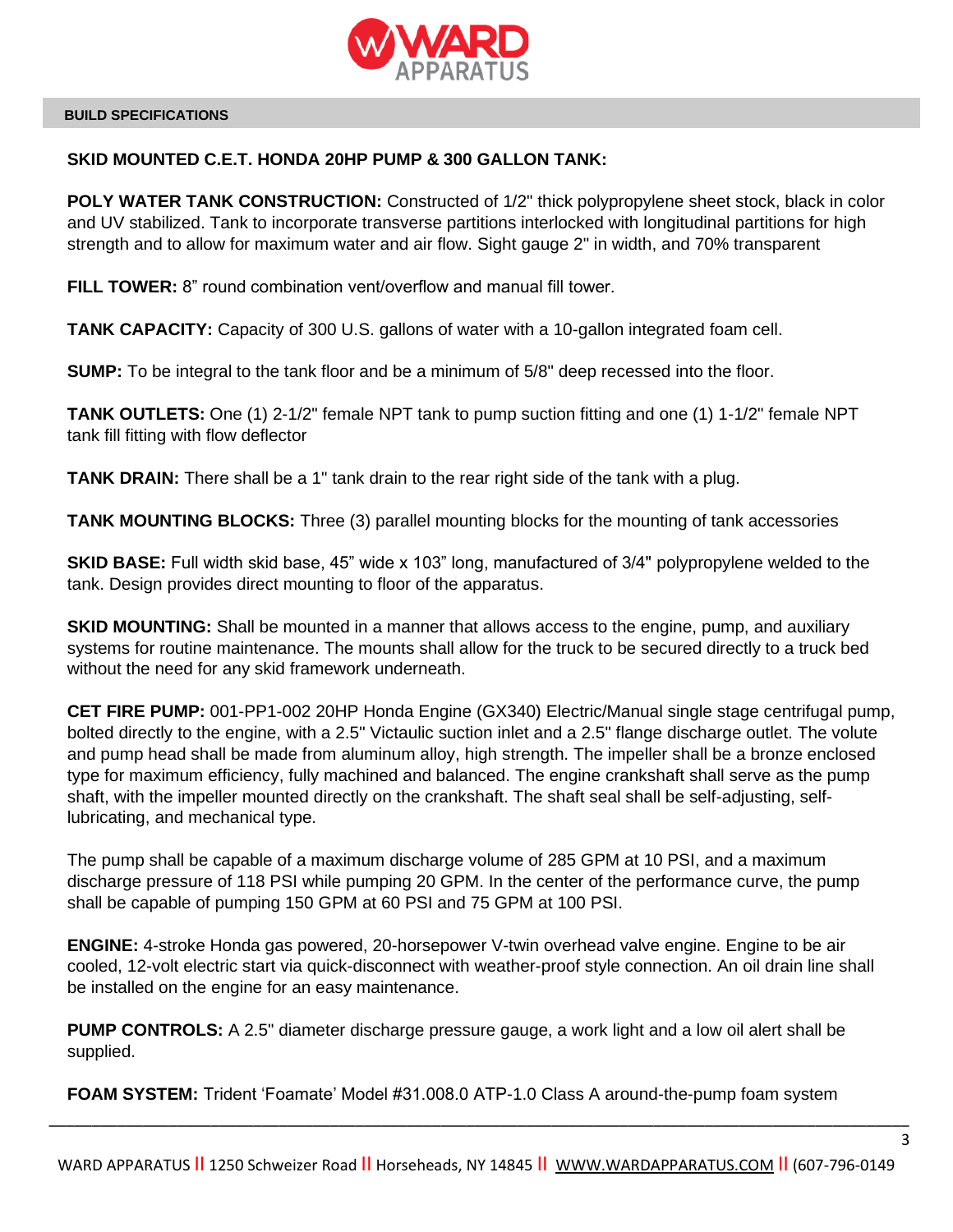

**PLUMBING AND VALVES:** Intake and discharge piping shall not interfere with the routine maintenance of the pump, engine, or auxiliary systems and shall not unduly restrict the servicing of these components. Steel Suction Piping - 2.5" - Two (2) Fire Type Swing-Out Valves. All piping on the suction side shall be made of steel (welded joints) painted black. The suction piping, the pump and the discharge shall be tested to 400 PSI. The suction piping shall consist of a 2.5" tank to pump line with a 2.5" flexible rubber hump hose to minimize flex and vibration between the pump and the tank. Between the tank and the pump there shall be a 2.5" fire type swing-out valve. This valve shall remain open to pump from the tank. This pipe shall have a tee into the suction side of the pump and shall continue to the rear of the truck for overboard suction where there shall be an additional 2.5" fire type swing-out valve. The overboard suction connection shall have a 2.5" NH female swivel adapter and a 2.5" NH-M plug with retaining cable. To draft, the tank to pump valve shall be closed, a suction hose connected to the overboard suction connection and placed in a static water supply, and the primer activated.

**TANK TO PUMP "T" HANDLE CONTROL:** Attached to the R1 handle of the fire grade tank to pump valve shall be a "T" handle control / rod that shall extend to the end of the pump platform to allow for ease of use to open / close the fire grade tank to pump valve.

**STEEL DISCHARGE PIPING:** All piping shall be steel piping or high-pressure flexible hose. A 2.5" X 2.5" square steel manifold shall be piped directly to the discharge outlet of the pump. Attached to this discharge manifold, by means of welded steel pipe nipples, shall be all the discharge valves. All piping shall be painted black to match the pump. The discharge shall be equipped with a drain valve at the lowest point.

**TANK FILL:** One-inch (1") tank fill with an industrial quarter turn valve on the work line side of the manifold

**REAR DISCHARGES:** There shall be two (2) 1-1/2" valves piped from the discharge manifold to the rear of the truck for connection of forestry hose. The valves shall be industrial quarter turn valves with 1-1/2" NST threads. The valves shall be furnished with a 1-1/2" NST cap and chain.

**BOOSTER REEL DISCHARGE:** There shall be 1" valve piped from the discharge manifold to the booster reel. The valve shall be an industrial quarter turn valve handle and 1" NPT threads and shall be connected to the reel by 1" high pressure flexible hose.

**BOOSTER REEL:** One (1) 12v electric rewind booster hose reel capable of handling 100' of 1" diameter booster hose. The reel shall have a push button rewind control and a backup geared crank rewind handle. The reel shall be equipped with a 1" NPT 90° swivel inlet, and a 1" NST outlet riser. The reel shall be manufactured of steel and shall be primed and painted red. The reel shall be installed on the rear left side of the pump platform, facing rear. One (1) high mounted roller and spool assembly shall be furnished and installed on the reel. 100' of 1" rubber booster hose shall be supplied and installed on the reel.

**HYDRANT / SPANNER WRENCH SET:** Task Force Tips A3845 wrench set at rear.

**REAR BODY HANDRAILS:** 1 1/4" extruded aluminum Hansen non-rotating knurled tubing with chrome plated end stanchions. Handrail location to not increase overall vehicle height.

**REAR BODY STEPS:** Two (2) heavy duty folding steps with integral step light installed on rear body face.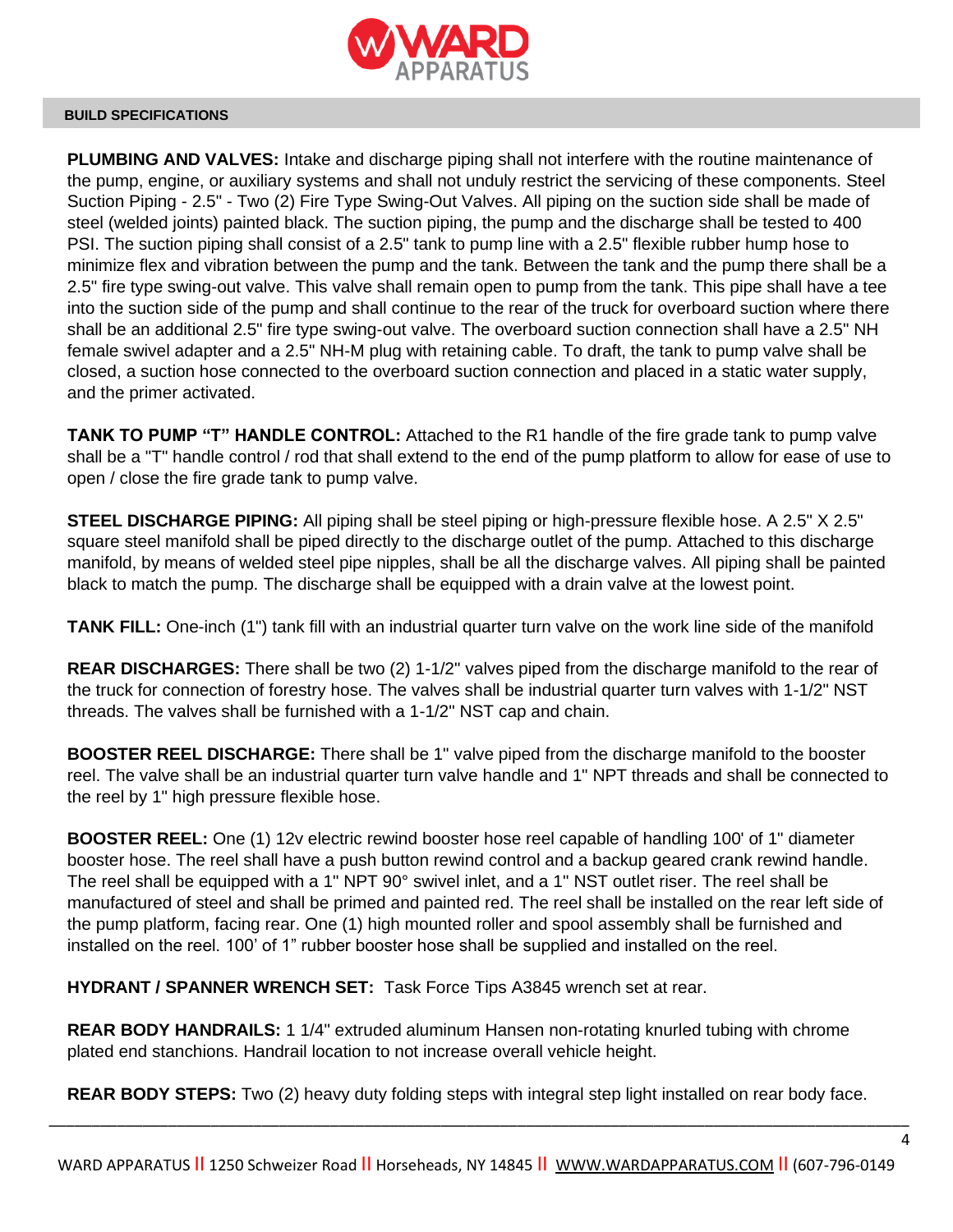

# **ELECTRICAL SYSTEM - BASE:**

All wiring and electrical equipment to be compliant with any applicable NFPA 1901 criteria for Special Service Fire Apparatus and SAE standards. All lighting and reflectors shall meet Federal Motor Vehicle Standards. A master warning device switch that energizes all warning and optical warning devices with separate signaling modes for response and static operation.

Design provides a standardized platform for reliable and repeatable hard-wired or multiplexed electrical systems that can be documented and easily serviced and maintained.

Electrical distribution, including all circuits, shall be documented and made part of the records available at time of delivery.

### **ELECTRICAL SYSTEM, OPERATING:**

 Carling rocker type switches for all vehicle warning and scene lights. Function labels provided for each switch.

## **BATTERY CONTROL SYSTEM, IGNITION SWITCH:**

Battery master control through the chassis ignition switch. Heavy-duty 200-Amp constant duty solenoid to provide 12-volt battery power to the vehicle.

**BATTERY CHARGER:** Kussmaul Auto Charge Low Profile LPC 20 Series.

**120-VOLT SHORELINE AUTO EJECT:** Kussmaul 20-amp, automatic shoreline dis-connect. Mounted front of body, driver side, inboard from outer body edge

**COMPARTMENT STRIP LIGHTING:** LED strip lighting

**PUMP COMPARTMENT LIGHTING:** LED strip lighting overhead of pump and control panel.

**ELECTRONIC SIREN:** One (1) Federal Signal, model PF200 siren/light controller with 100/200 watts output. Siren control to include selectable siren tones with P/A and noise-canceling microphone. SignalMaster directional warning operation with Integration capability with Rumbler® and integrated dual tone capability.

**SPEAKER SYSTEM:** There shall be one (1) Federal DynaMax ES100C speaker installed and wired to the electronic siren. Speaker(s) shall be installed behind the front bumper.

**FRONT LIGHT BAR:** Low-profile SpectraLux ILS split front lightbar to be mounted at the headliner on the interior of the chassis cab. Red and white LED warning light system with white floods.

**FRONT LOWER WARNING LIGHTS:** There shall be two (2) Federal Signal MicroPulse 1200 Series LED lights with chrome bezels installed on the front lower area of the cab. Note: Red LED lights with clear lenses.

\_\_\_\_\_\_\_\_\_\_\_\_\_\_\_\_\_\_\_\_\_\_\_\_\_\_\_\_\_\_\_\_\_\_\_\_\_\_\_\_\_\_\_\_\_\_\_\_\_\_\_\_\_\_\_\_\_\_\_\_\_\_\_\_\_\_\_\_\_\_\_\_\_\_\_\_\_\_\_\_\_\_\_\_\_\_\_\_\_\_\_\_\_\_\_\_\_\_\_\_\_

5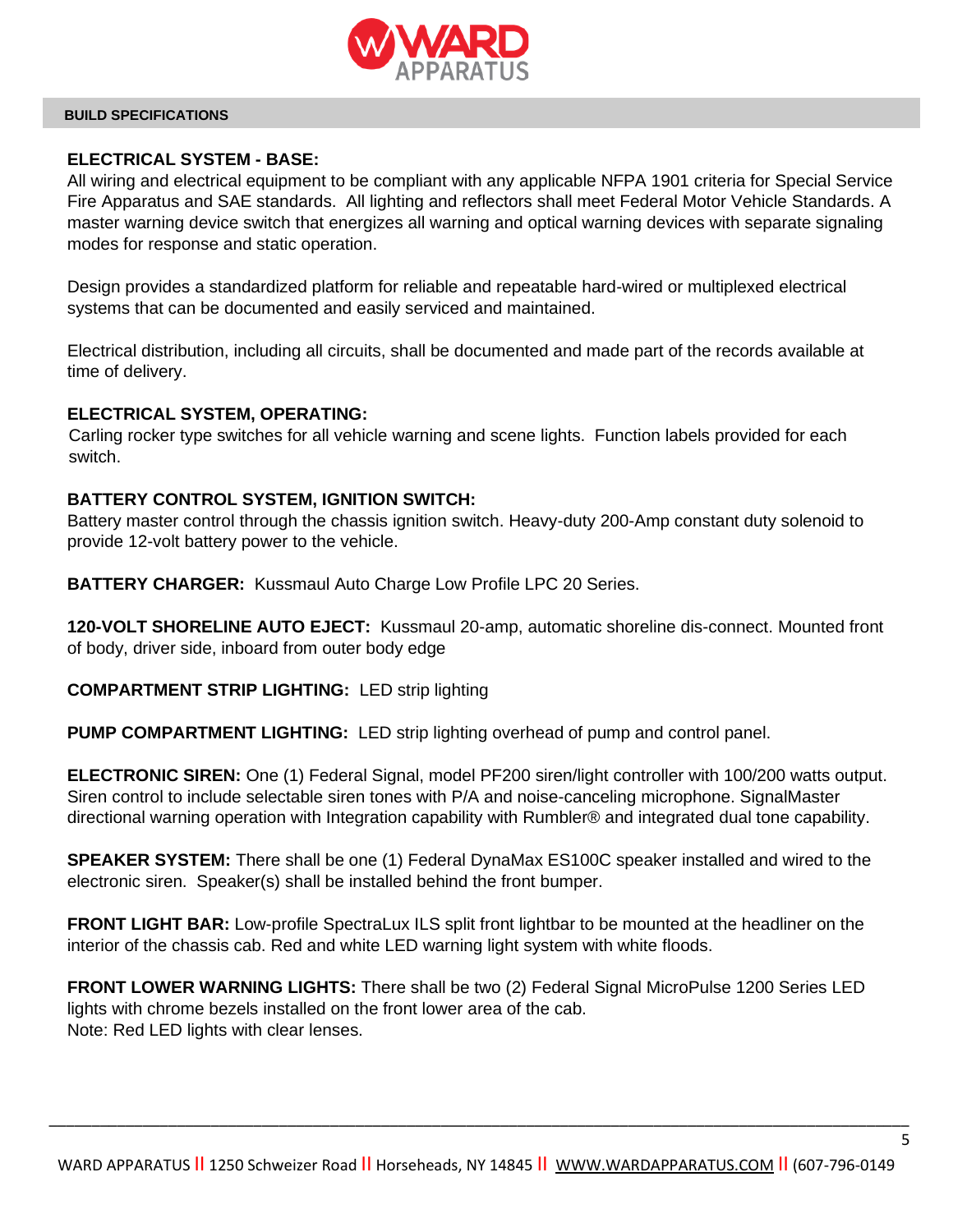

**SIDE LOWER WARNING LIGHTS:** There shall be Federal Signal MicroPulse 1200 Series LED lower warning lights with chrome bezels installed on the vehicle.

Two (2) lights installed, one (1) on each front fender of the chassis.

Two (2) lights installed, one (1) above each rear wheel well.

NOTE: Red LED lights with clear lenses.

**SIDE UPPER WARNING LIGHTS:** There shall be Federal Signal FR7 FireRay LED series upper warning lights with chrome bezels installed.

Two (2) warning lights shall be mounted on the left upper body panel.

Two (2) warning lights shall be mounted on the right upper body panel.

NOTE: Red LED lights with clear lenses.

**REAR UPPER WARNING LIGHTS:** There shall be two (2) Federal Signal FR7 FireRay series LED lights with chrome bezels installed, one (1) each rear upper body corner. NOTE: Red LED lights with clear lenses.

**SIDE BODY SCENE LIGHTS:** There shall be two (2) Federal Signal FR7 FireRay LED series scene lights with chrome bezels installed on each upper body side.

**REAR BODY SCENE LIGHTS:** There shall be two (2) Federal Signal FR7 FireRay LED series scene lights with chrome bezels installed, one (1) each upper rear body corner.

**REVERSE ACTIVATED REAR SCENE LIGHTS:** Activated when transmission is placed in reverse.

**REAR TURN SIGNAL, BACK-UP, AND BRAKE LIGHTS:** The rear turn signal, backup and stop/taillights shall be a Federal Signal FireRay four (4) light cluster mounted in a chrome housing FR6MC4V.

FR6-BTT series LED red combination stop/taillight.

FR6-AAROW series LED amber arrow turn signal.

FR6-BACKUP series LED white back-up light.

FR6C-R series LED red warning light with clear lens.

One (1) 4-light cluster shall be mounted on each right and left rear of the body.

**LED CLEARANCE LIGHTS:** Ten (10) clearance lights, Federal Signal Commander 4-LED, eight (8) red and two (2) amber, shall be installed to meet ICC, FMVSS, and other applicable regulations.

**LED UNDERBODY LIGHTS:** TecNiq Series LED eight (8) under body lights with SS brackets.

**LICENSE PLATE BRACKET WITH LIGHT:** A license plate bracket with light will be installed.

# **CHASSIS RELATED ACCESSORIES**

**CAB CONTROL CONSOLE:** Protected environment for the electrical systems interface to the apparatus body. Accommodates siren and warning light controls, two (2) pre-wired antenna cables, dual USB port, mini water, and foam tank level gauges, and two (2) cup holders. Console fabricated from .125" aluminum with removable top cover, Zolatone coating.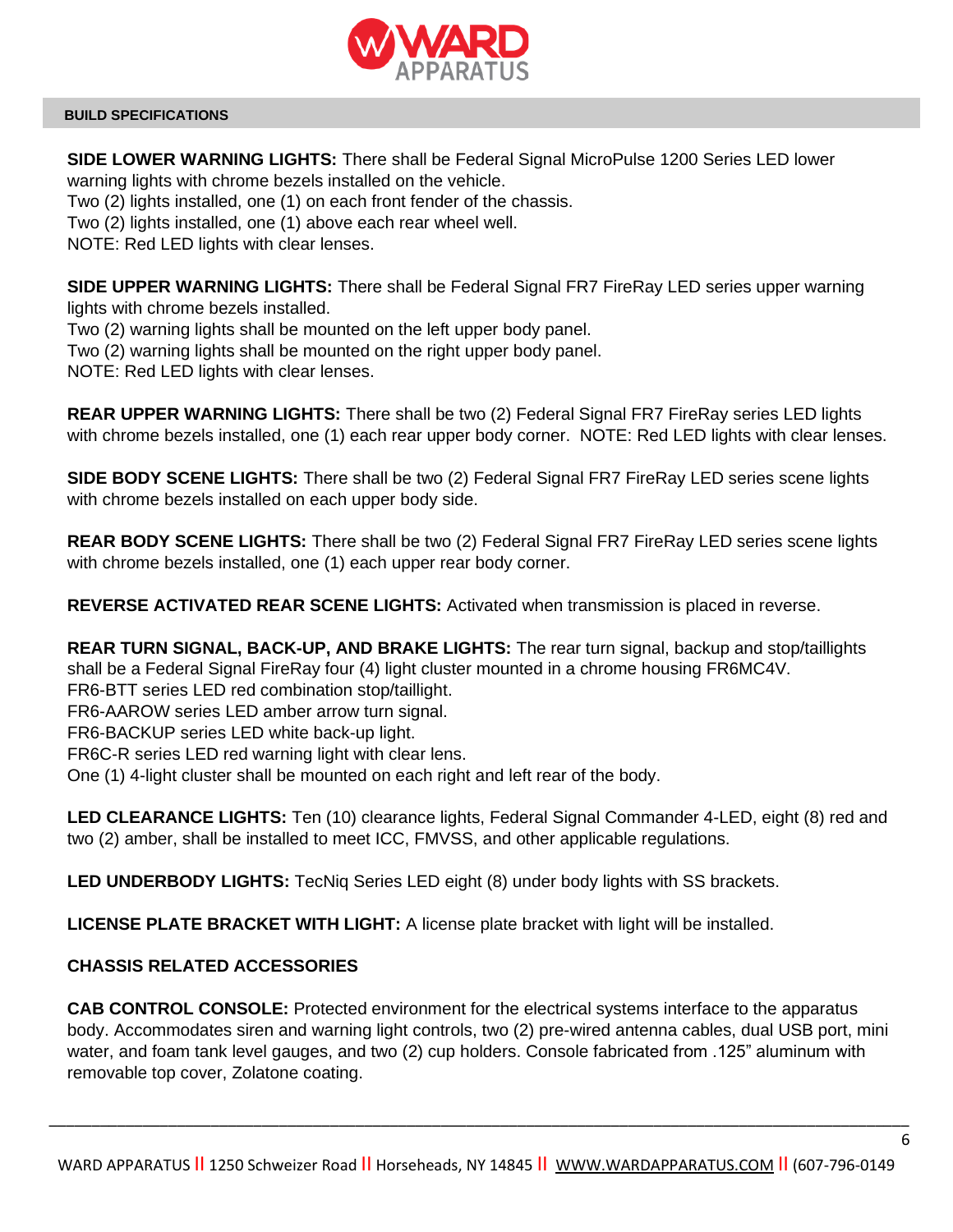

**REAR SUSPENSION STABILIZATION:** Rear suspension to include SuperSprings® stabilizing system to level the load created by water tank and to reduce body roll. Modification to be performed without removal of OEM spring pack and should not compromise ride quality.

**REAR STEP AND BUMPER:** Aluminum diamond plate cover, full width of body, attached to chassis frame.

**RUNNING BOARDS:** Chassis OEM platform running boards

**CAB STEP LIGHTS:** Whelen 0S Series LED step lights provided, each cab door

**TRAILER HITCH/LIGHTS:** Class III trailer hitch, combination 7-pin/flat blade trailer light plug connector.

**BACK-UP CAMERA:** Nagy back up camera system

**BACK-UP ALARM:** Federal Signal Evacuator electronic back-up alarm

**TIRE PRESSURE MONITORING DEVICES:** Shipped loosed, calibration after vehicle is loaded.

**MUD FLAPS - REAR:** Black rubber mud flaps at rear wheels

**WARNING LABELS AND INFORMATION PLATES**: Labels by Innovative Controls and Warning Labels

**VEHICLE ROAD AND SYSTEMS INTEGRITY TESTING:** Road test and systems integrity test including a full 12-volt electrical test conducted at the time of vehicle completion. All systems having a mechanical function to be tested.

**MANUALS:** All manuals related to sub-system components for included optional equipment to be provided